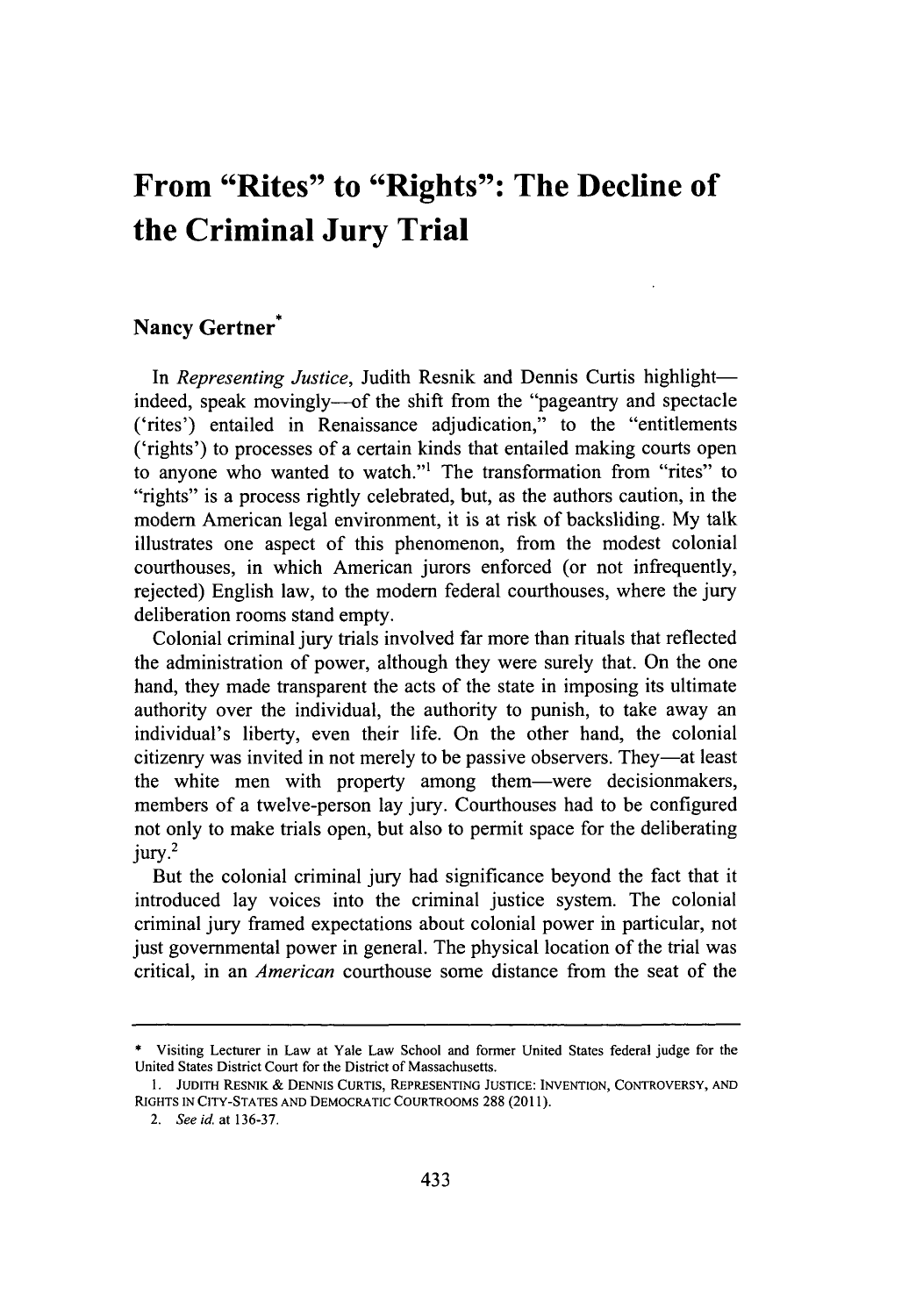occupying power, *England.* Equally critical was the identity of the decisionmakers; the jury comprised not just of representatives of the *governed,* as in any polity, but representatives of the *American colonies.* The most high-profile case, such as the trial of the British soldiers for the deaths in the "Boston Massacre," to the least well known, served to underscore the jury's substantial authority.

It was no surprise then that the Constitution reflected a uniquely powerful role for the jury. It was, as Akhil Amar describes, a critical component of a representative government. Initially a colonial bulwark against royal authority, it continued as a uniquely populist and local voice in an independent republic. **"[A]** permanent government official, even **an. . .** Article **III** judge," was not seen as adequate to "safeguard liberty."'

In significant ways, however, the institution that played this role in colonial and post-independence America was a different institution than the one we know today. The colonial jury was far more than just another dispute resolver. It was a de facto and de jure sentencer;<sup>4</sup> it was a robust institution fully expected to mitigate the harsh effects of the law in individual cases.

Colonial juries were fully aware of the implications of their verdicts. Since most serious offenses were capital crimes, the jury's determination of guilt had specific and well-known consequences. Indeed, according to some scholars, the jury was permitted-even encouraged-to find both the facts and the law. While the judge formally imposed the sentence, the jury's judgment was often outcome-determinative. What we understand today to be jury nullification was what they understood to be their role, a role Professor Rachel Barkow describes as acting as a check on overinclusive or overly rigid criminal laws, effectively mitigating or tempering the law in an individual case. [And k]nowing what they did about punishments enabled them to **fulfill** their constitutional responsibility.'

Courthouses had to provide space for the powerful juries—the venire of prospective jurors from which the petit jury was chosen, the rows of chairs for the twelve decisionmakers in the courtroom itself, the

**<sup>3.</sup>** Akhil Reed Amar, *The Bill of Rights as a Constitution, 100* **YALE L.J. 1131, 1185 (1991).** Amar notes that the jury was a "political **.** . **.** institution." *Id.* at **1188** (quoting **ALEXIS DE TOQUEVILLE, DEMOCRACY IN** AMERICA **293** (Vintage 1945) *(1835)).* The Legislature was charged with making the laws, the judicial branch with implementing them. *Id*. But the latter was bicameralthe judge like the upper house of a legislature, the jury like the lower (the "democratic branch of the judiciary power"). *Id.* at **1189** (internal quotation marks omitted).

*<sup>4.</sup> See* Nancy Gertner, *Juries and Originalism: Giving "Intelligible Content" to the Right to a Jury Trial,* **71** OHIO **ST. L.J. 935, 939 (2010).**

*<sup>5.</sup> Id.* at **937** (citing Rachel **E.** Barkow, *Recharging the Jury: The Criminal Jury's Constitutional Role in an Era of Mandatory Sentencing,* **152 U.** PA. L. REv. **33, 36 (2003)).**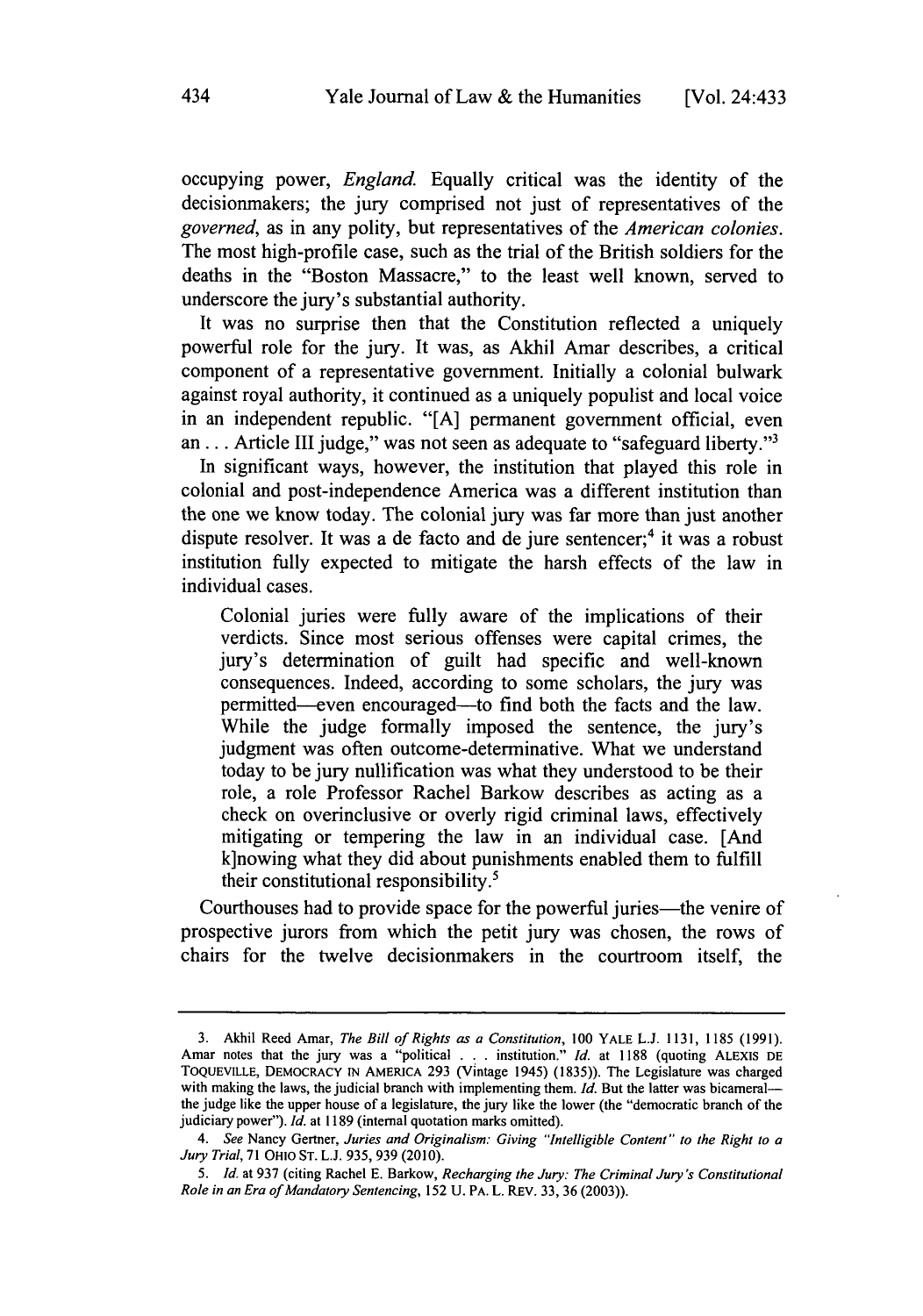deliberations room, separate and apart from the courtroom.6 In the John **J.** Moakley Federal Courthouse in the District of Massachusetts, for example, each courtroom has four equal sized arches, signifying four equally important actors in the justice system-the public, the judge, the jury, the witness. Each judge has her or his own deliberation room set aside for the jury.

More and more, however, the "right" to a jury trial has become a hollow "rite." The modern jury is "only a shadow of its former self," a far less robust and less powerful institution than the colonial jury.7 **A** variety of reasons have been cited to explain the change, including the jury's more diverse composition, the professionalization of the bar, and the demands of urbanization. Colonial jurors came from a very narrow and relatively informed elite, picked from the rolls of white men with property; in some instances they were selected precisely because of what they knew about the case or their special competence.<sup>8</sup> After the Civil War, however, barriers to jury service were lifted when the suffrage was extended; property restrictions ended as did overt discrimination against minorities and women. **A** professional class of judges and lawyers evolved as literacy expanded and education became more generally available. Over time, the power of the lay jury declined. Mechanisms for jury selection sought to insure that the jury would be selected in direct proportion to what they did *not* know about the issues or the parties. And finding such jurors was not too difficult in an urbanizing, more and more heterogeneous country. In effect, "juries became more and more passive, deferring to the professional judge at trial when they were admonished that they had to follow the judge's instructions on the law."<sup>9</sup>

Now, jurors were instructed that their **job** was "only" to find facts; judges determined the applicable law. Jury "nullification," while a fact of life in colonial America, was expressly rejected. **A** judge was not permitted to instruct the jury of its power to nullify.<sup>10</sup>

Plea bargaining further diminished the criminal jury's role; fewer and

*<sup>6.</sup> See* **RESNIK** *&* **CURTIS,** *supra note* **1,** at **136-37.**

**<sup>7.</sup>** *Amar, supra note 3, at* **1191.**

*<sup>8.</sup> See* Douglas **G.** Smith, *The Historical and Constitutional Contexts of Jury Reform, <sup>25</sup>* HOFSTRA L. REV. **377, 432-34 (1996).**

*<sup>9.</sup>* Gertner, *supra* note 4, at 942 (citations omitted).

*<sup>10.</sup> See* United States v. Edwards, **101 F.3d 17 (2d** Cir. **1996)** (rejecting the defendant's argument that the district court erred in denying request for a jury nullification instruction); United States v. Perez, **86 F.3d** *735,* **736** (7th Cir. **1996)** ("An unreasonable jury verdict, although unreviewable if it is an acquittal, is lawless, and the defendant has no right to invite the jury to act lawlessly."); United States v. Sepulveda, **15 F.3d 1161, 1190 (1st** Cir. **1993)** ("Though jury nullification has a long and sometimes storied past, the case law makes plain that a judge may not instruct the jury anent its history, vitality, or use." (citation omitted)); United States v. Dougherty, 473 **F.2d 1113 (D.C.** Cir. **1972)** (holding that the district court's refusal to instruct the jury of its power to acquit defendants without regard to the law and evidence was not improper).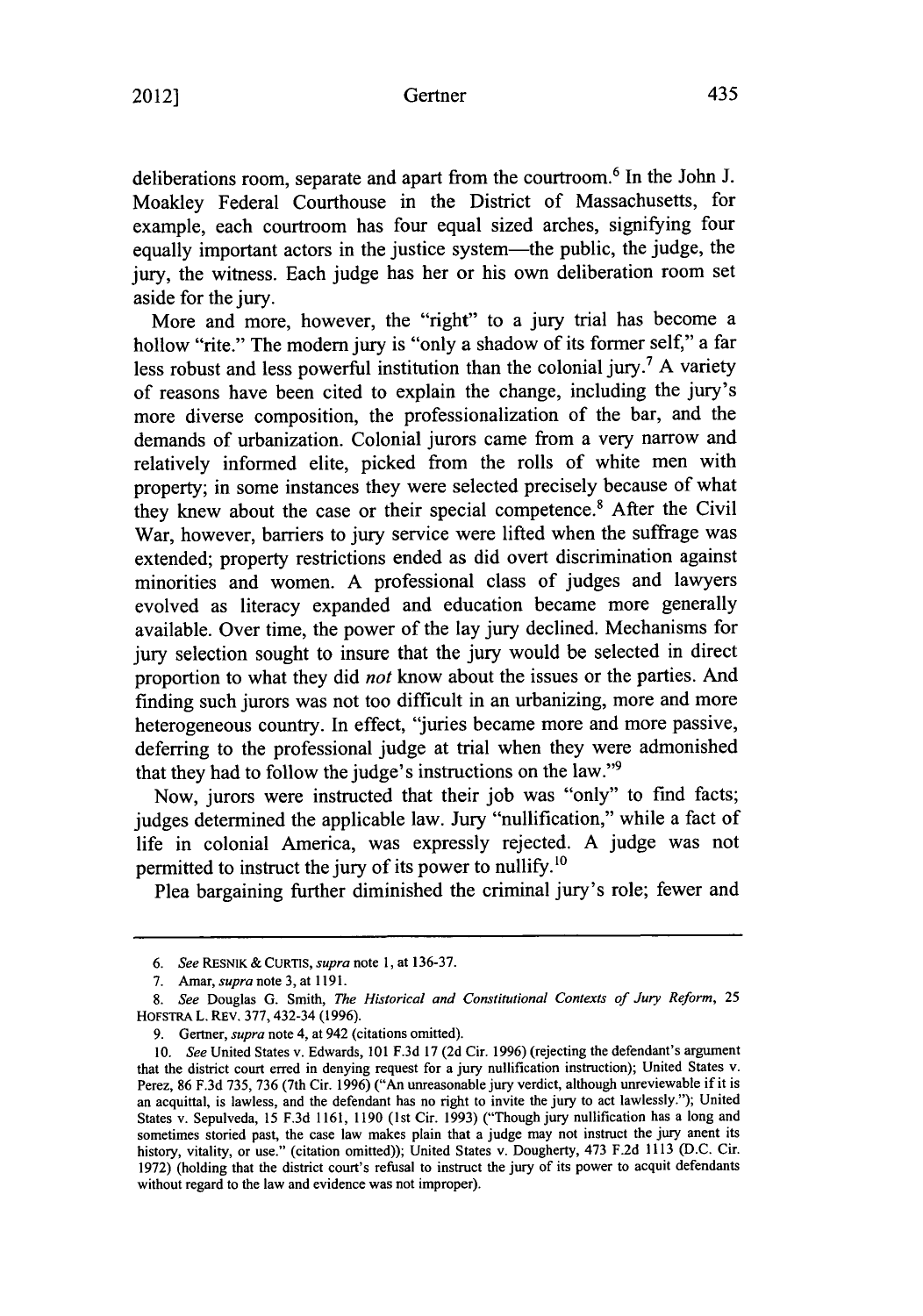fewer jury trials were held in criminal cases. The vast majority of criminal cases were resolved without a public trial, jury or jury waived. In effect, plea bargaining introduced private ordering into the criminal justice system, a behind-the-curtain negotiation about charges and even outcomes. The result of those negotiations surfaced in an open proceeding only when the judge took the defendant's guilty plea and imposed the sentence. **By** the 1980s, with the advent of mandatory minimum sentencing and mandatory guidelines, prosecutors gained the de facto power to constrain an outcome based on the charges they selected, in effect bypassing both judge and jury. $^{11}$ 

**By** the turn of this century, the plea rate was at **97.1%.12** Since the best way to escape a mandatory punishment in the federal system was to cooperate with the government, the system created incentives for pleading guilty as early as possible. Cooperation depended on the government's determination that the defendant's assistance was "substantial."<sup>13</sup> The earlier in the process the defendant provided information, especially against codefendants, the better the chance of earning that benefit. Although many aspects of the criminal justice system have suffered as a result-e.g., effective assistance of counsel, meaningful discovery-the greatest casualty, in my judgment, is the jury trial.<sup>14</sup>

To the extent there was any public ceremony at all, after the defendant's initial appearance to answer criminal charges, it occurred at the guilty plea colloquy and then the sentencing. Too often the former was nothing more than a ritualized question-and-answer session, rarely reflecting the real pressures on the defendant to give up his rights to trial.15 **A** waiver of a criminal jury trial was seen as voluntary notwithstanding the extraordinary pressures of onerous mandatory minimum punishments and the rush to cooperate. Except for the right to counsel, all other procedural

*<sup>11.</sup>* See Nancy Gertner, Circumventing Juries, *Undermining* Justice: Lessons from Criminal Trials and Sentencing, **32 SUFFOLK U.** L. REv. 419, *434-35* **(1999).**

<sup>12.</sup> **U.S.** Sentencing Comm'n, Mode of Conviction *in U.S.* District Courts for **U.S.** Sentencing Commission Guideline Cases, in SOURCEBOOK CRIM. **JUST. STAT.** 439 **(2003).**

**<sup>13.</sup> U.S. SENTENCING COMM'N, U.S. SENTENCING GUIDELINES MANUAL §** 5Kl.1 (2004) ("Substantial Assistance to Authorities").

*<sup>14.</sup> See generally* Gabriel **J.** Chin **&** Richard W. Holmes, Jr., Effective Assistance *of Counsel and the Consequences of Guilty Pleas,* **87** CORNELL L. REv. **697** (2002); Erica **G.** Franklin, *Waiving Prosecutorial Disclosures in the Guilty Plea Process: A Debate on the Merits of Discovery Waivers,* **51 STAN.** L. REv. **567 (1999).**

**<sup>15.</sup>** Rule 11 *of* the Federal Rules of Criminal Procedure requires that before accepting a plea of guilty, the court must address the defendant in open court and ensure that the defendant understands the consequences of pleading guilty, and under Rule **11(d),** the court must determine that the plea is voluntary. **FED.** R. CRIM. P. **11, 11 (d).** But voluntariness means understanding the rights given up **by** the waiver of a jury trial. With few exceptions, it does not mean understanding all of the collateral consequences of a guilty plea. *Cf* Padilla v. Kentucky, **130** S.Ct. 1473 (2010) (setting aside a plea because of ineffective assistance of counsel in not informing the defendant of the immigration consequences of his guilty plea).